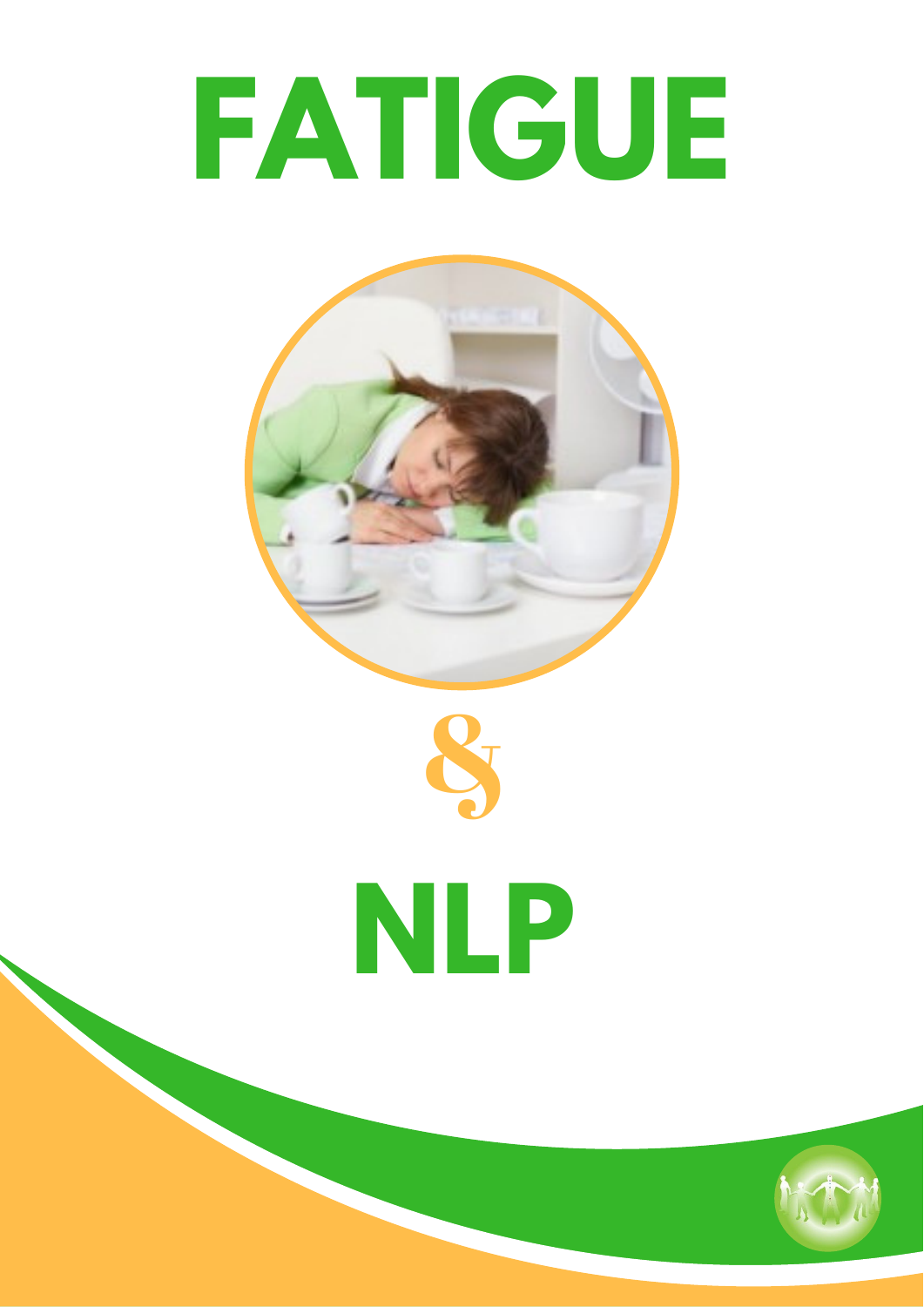## **Fatigue & NLP**

Let's talk about fatigue. We all suffer from tiredness sometimes. We all know the simple, common things that we should do like, go to bed early, drink plenty of water, and go outside and get fresh air.

Do activities like exercise that make as emotionally, physically and mentally tired.

There are a few other things you can do that maybe you have not come across.

I would like to share these with you.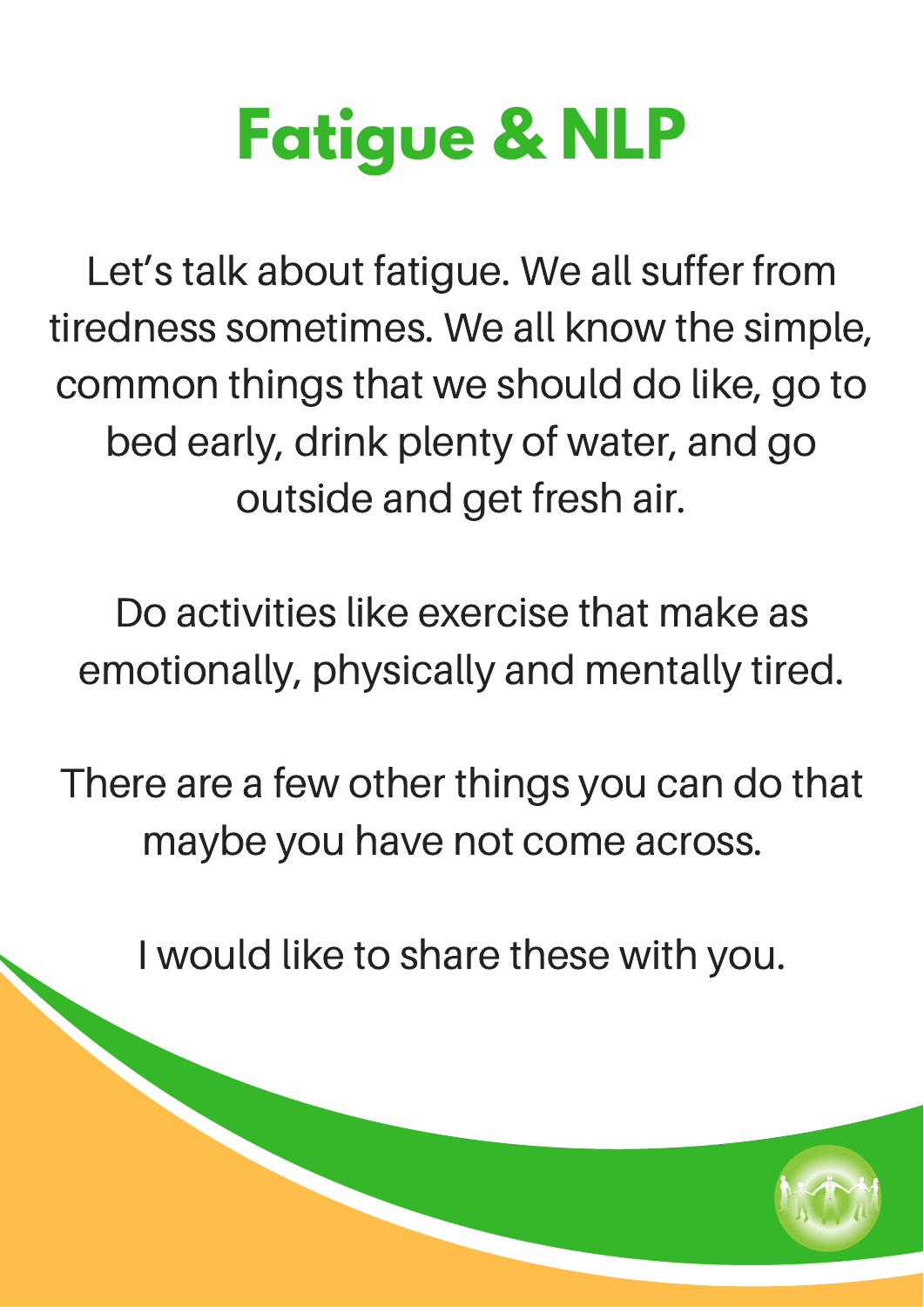Tiredness often comes from boredom and boredom comes from not doing enough or doing things that you just don't enjoy.

Often we find ourselves (particularly at work) doing things that we have to do rather than the things we want to do.

I would like to share the idea of laughter with you. If you can laugh it releases endorphins and feel good hormones into your system and it can really lift your spirits.

When your attitude is changed the tiredness lifts. I know that might sound like a theory but I would actually like to challenge you to try it.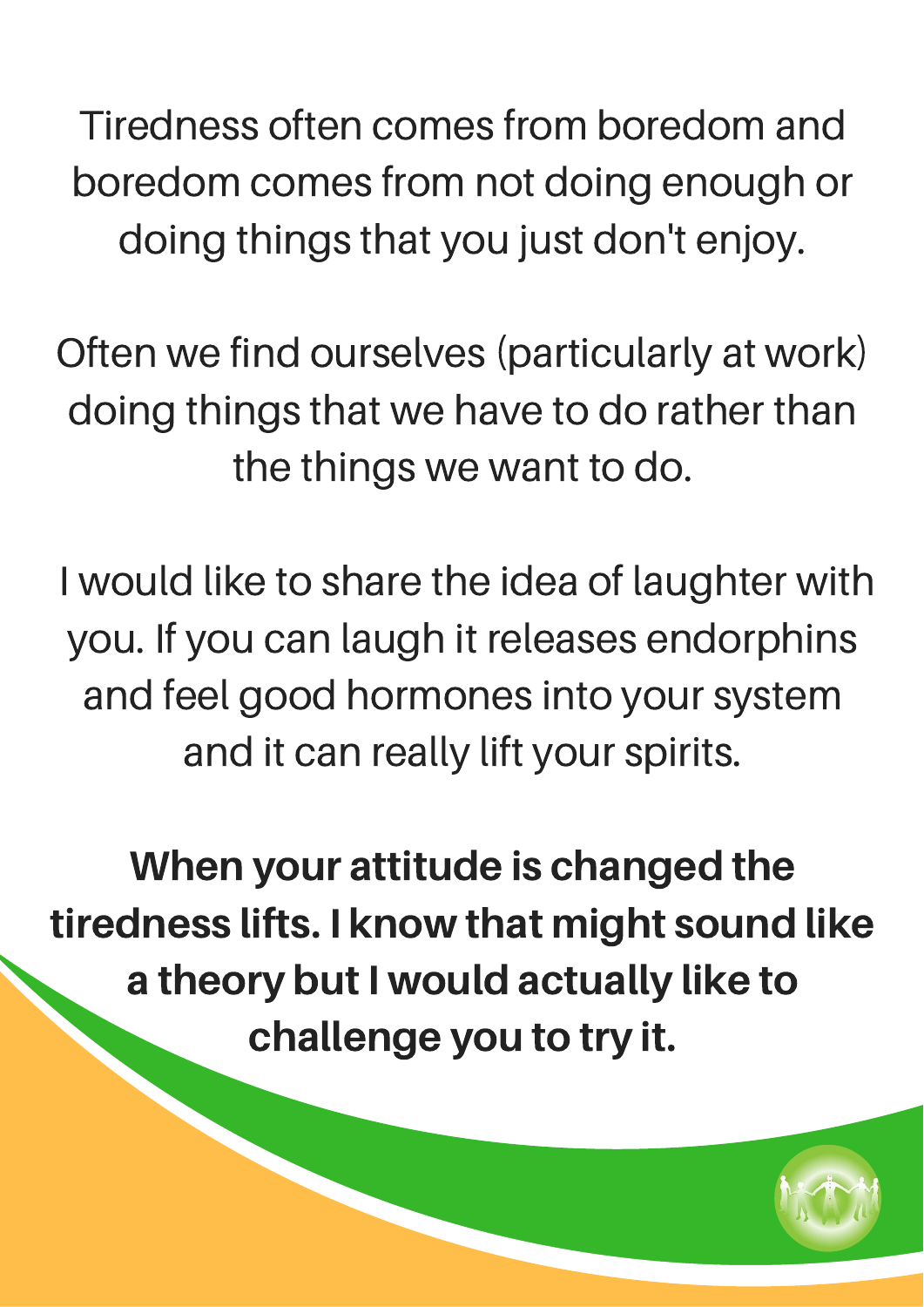So when you start to laugh others laugh with you. The other thing that works really well is fast breathing.

We all know about breathing slowly to calm down, relax and to help ourselves settle. When you're tired and so settled that you don't want to move, the opposite can be true.

I'd love for you to give this a go.

Stand-up. As soon as we get the body moving the physiology has a positive impact on the mind.

The mind controls when we feel bored and tired.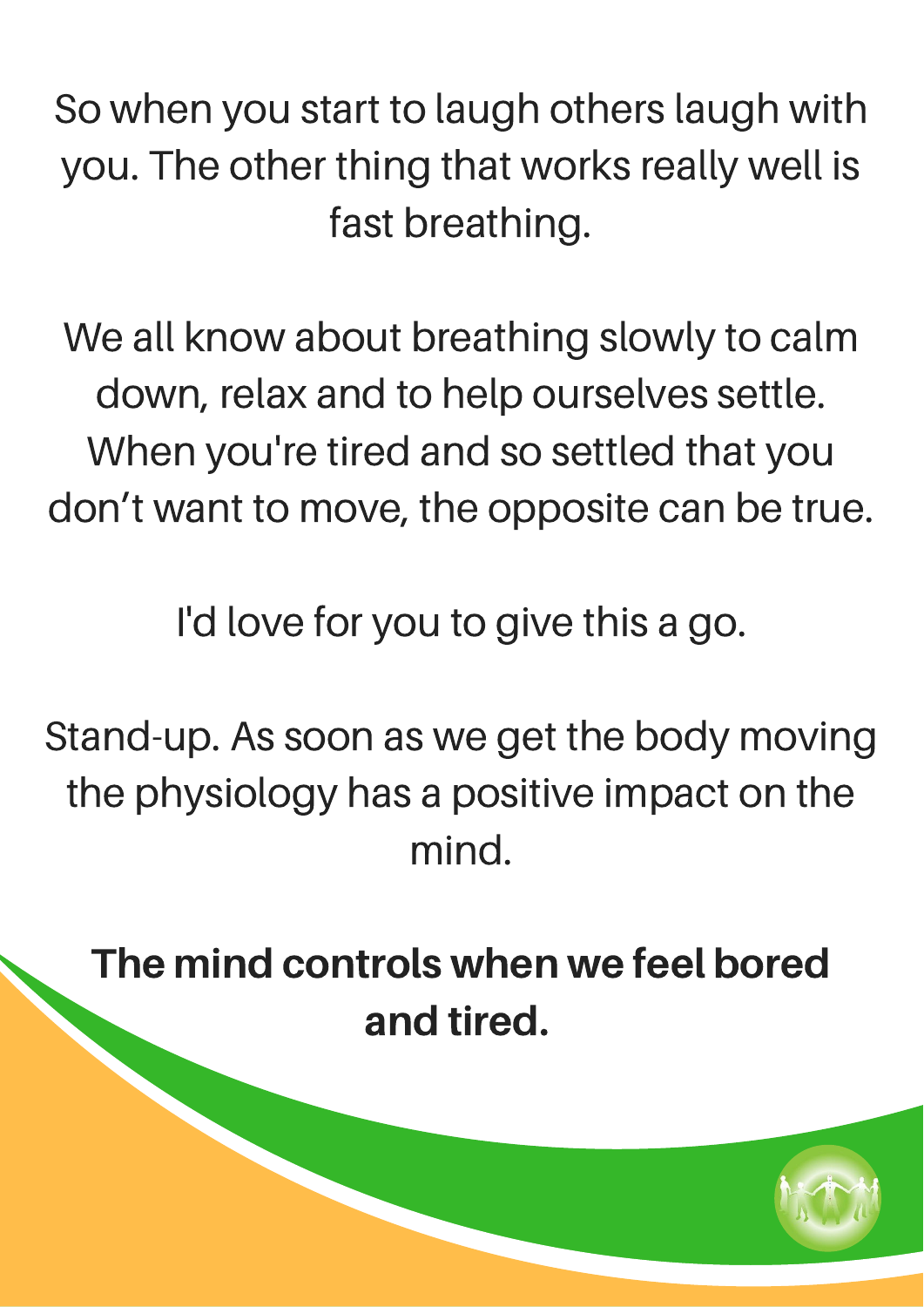So stand up, and put your hands on your diaphragm at the bottom of your rib cage. Start to breathe faster and faster.

This is going to sound silly and probably look even sillier, but it's a great thing to do. So breathe in and out really fast. (Like you are panting).

You'll find that the blood starts to pump, and you start to get more oxygen in, the whole body starts to speed up and before you know it you actually feel more energetic.

While you're standing and doing that, if you could also move your body, that helps too.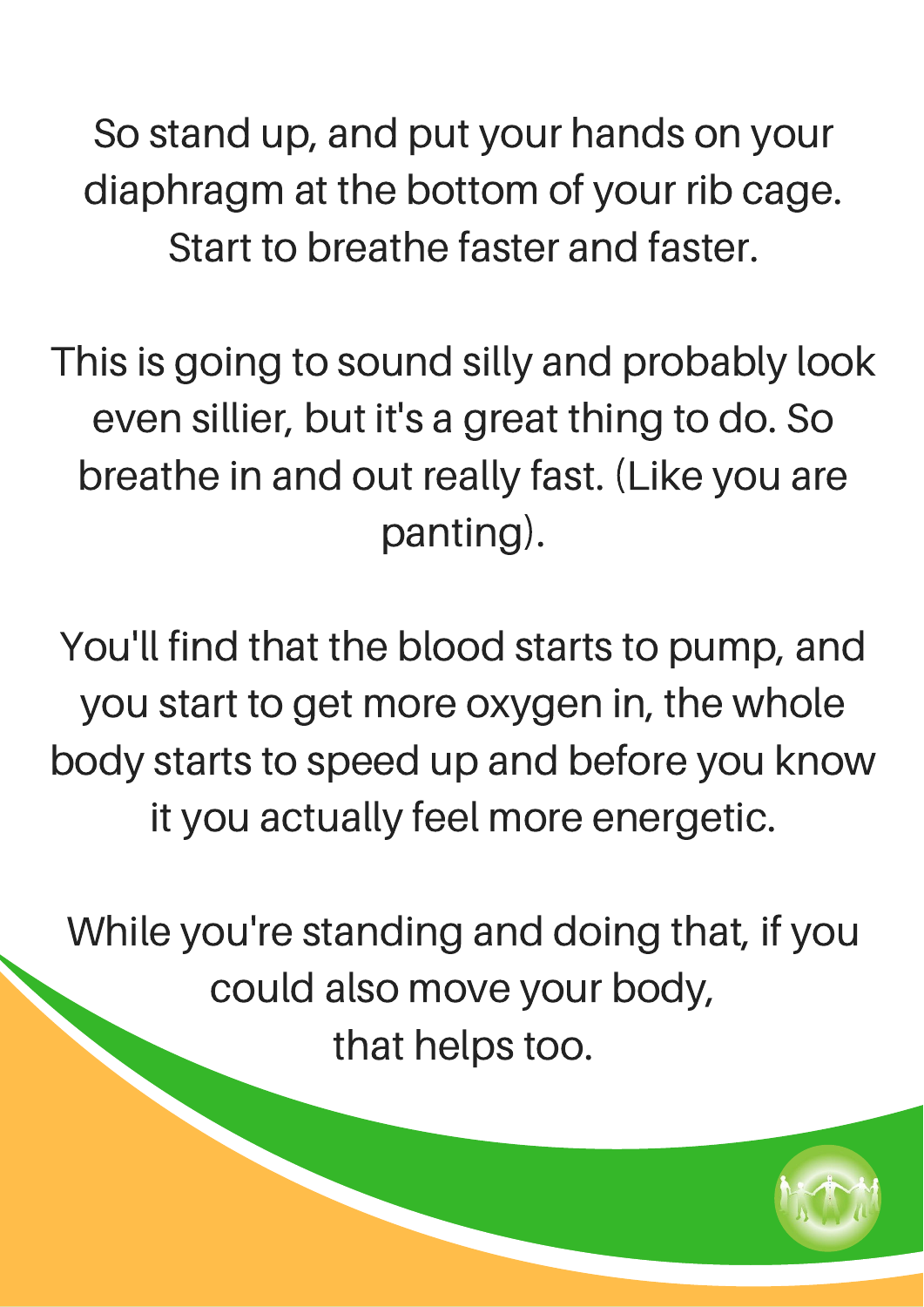The other thing is; ask yourself, am I really exhausted? Am I just imagining it or do I feel exhausted?

Question yourself well. Ask, if I am really exhausted is it because I've been staying up until midnight? Is it because I carried heavy boxes all day yesterday? Is it because I've had a lot of stress at work?

The answer might be, I'm not exhausted I'm bored, so it is your attitude that needs to change.

That attitude can conjure up different things within you.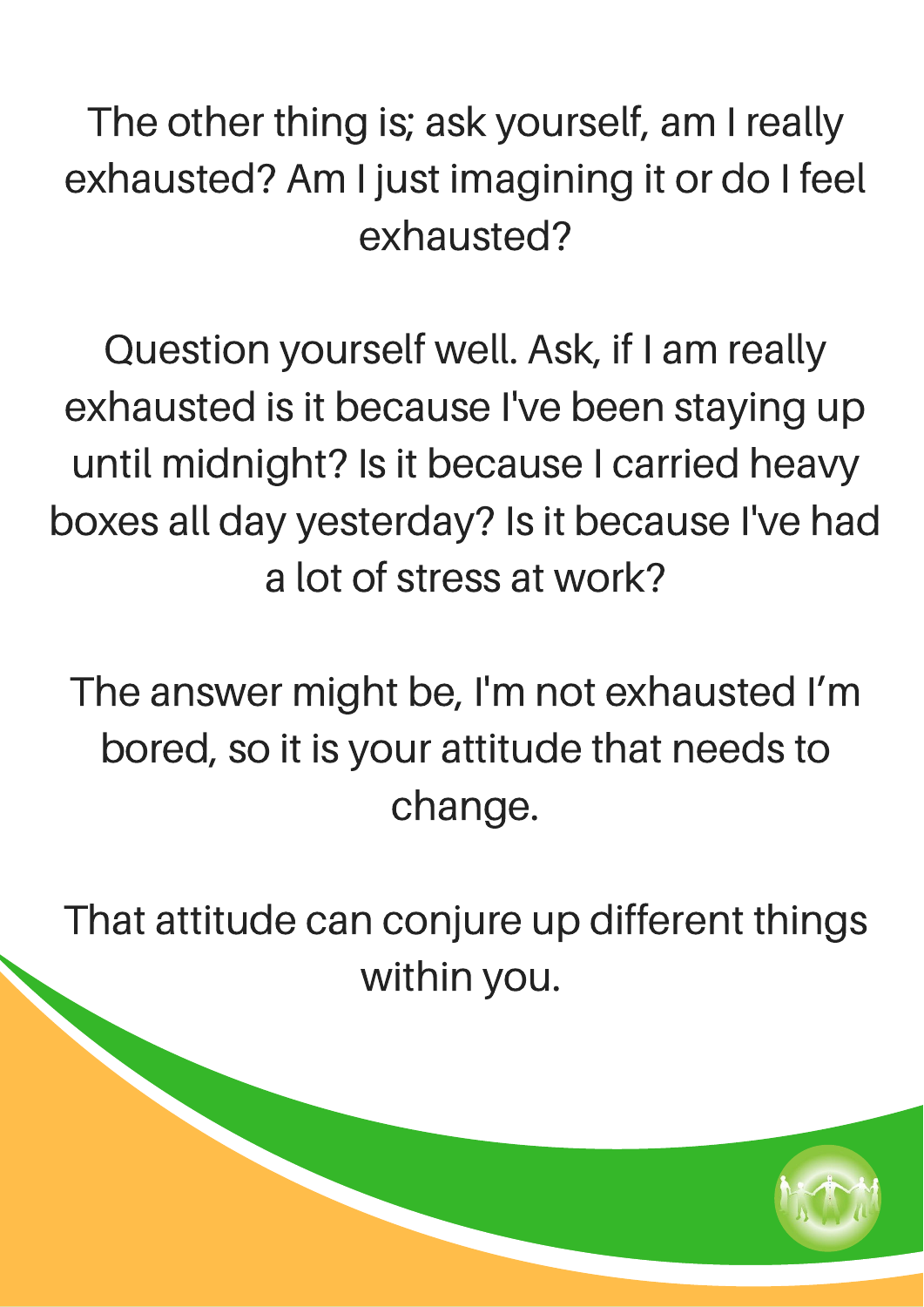No one deliberately wants to be down, or tired or fed up but controlling your attitude can be really hard. So try the breathing and try the laughing.

### One other tip, is to have a few affirmations that you repeat to yourself, every day.

So instead of saying "I am tired, " (when you say that, the subconscious mind says I'm tired, let's find more tired and so we become even more tired), say, "I am alert, " then the unconscious mind looks for more alert and helps you to feel brighter and happier.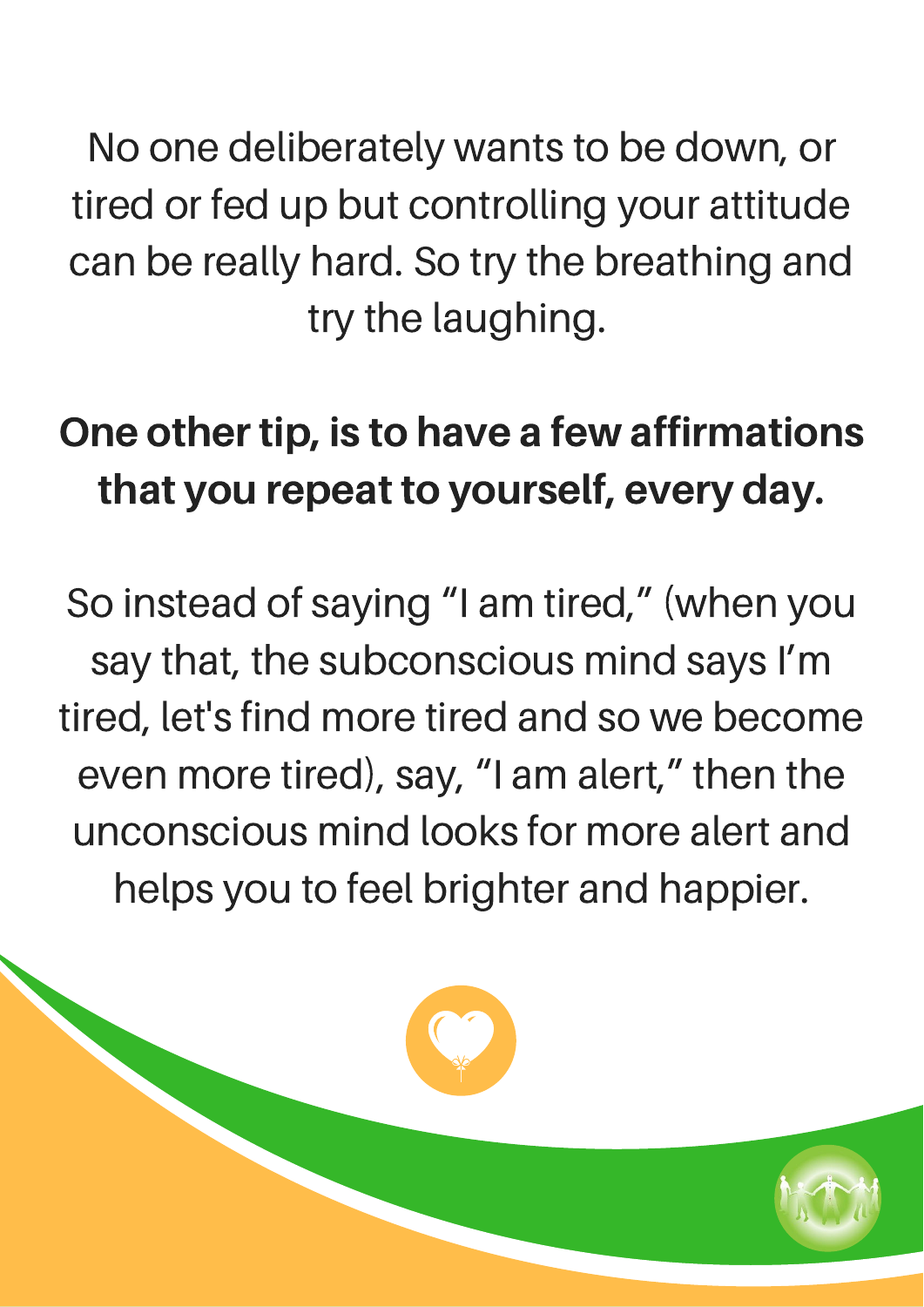It's not being untruthful or dishonest with yourself. It's actually using these external influences to encourage the mind to awaken.

Whether you believe that works or not, it does not matter because science has shown us that it does work.

It has shown that we can train the brain and if you tell your mind that you're happy it will take that on board and it will find more happiness.

So I ask you to try to these techniques and see how they work for you.